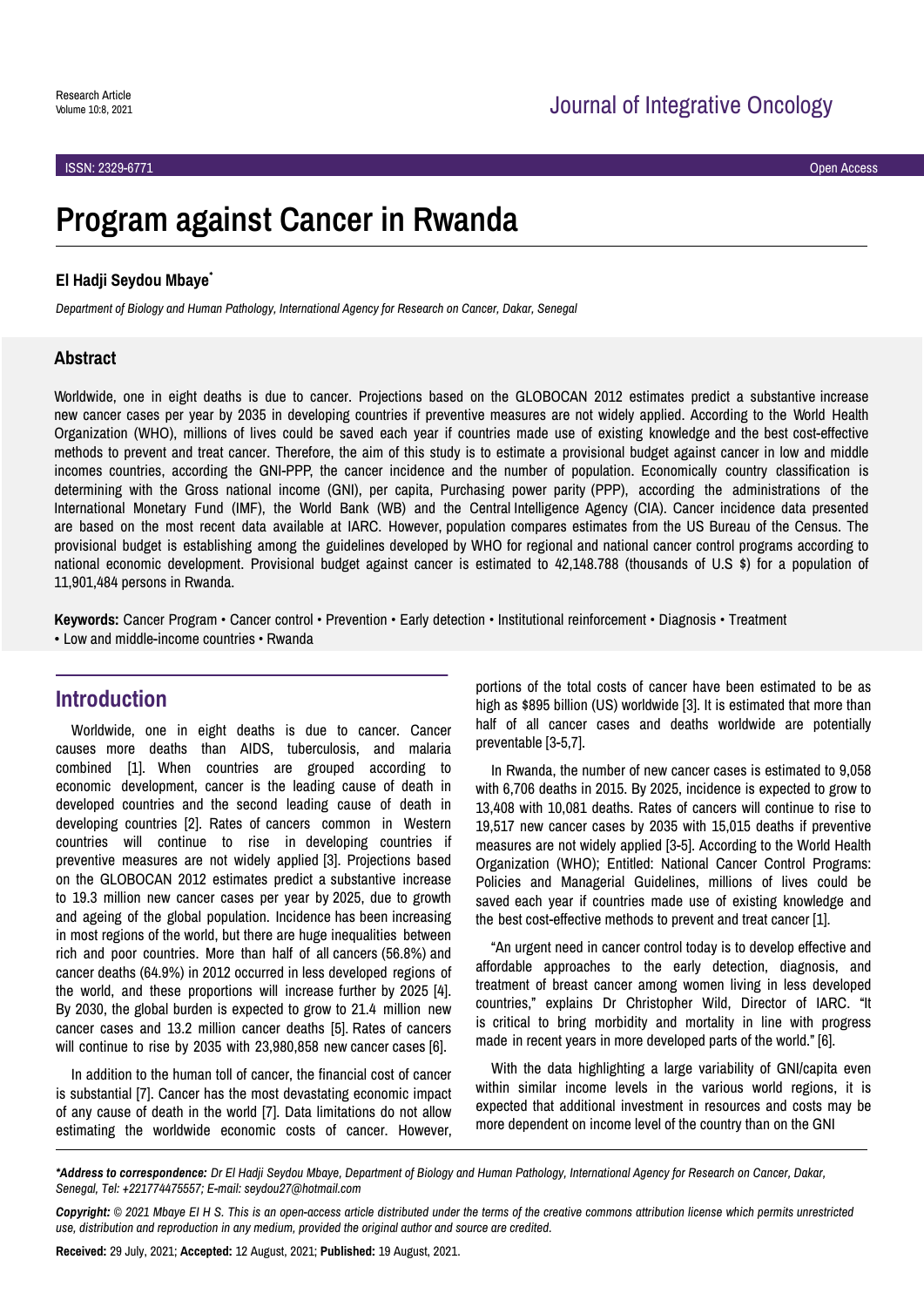group or the geographic region of the world [1,2]. Therefore, the aim of this study is to estimate a provisional budget against cancer in Rwanda, according the GNI-PPP, the cancer incidence and the number of population.

# **Materials and Methods**

### **Economically country classification**

The economics states are established among the means of GNI-PPP according the administrations of the International Monetary Fund (IMF); the World Bank (WB) and the Central Intelligence Agency (CIA) [1-5]. The difference concerning the same country can be considerable among the data origin. These variations are explaining by:

- GNI-PPP is estimated
- Anterior projection of an economic crisis changes GNI-PPP data
- The estimation of the population included in the local population
- The choice elements for GNI-PPP evaluation have some subjective part.
- These data must be taken with precaution

Economically Country is divided according to the gross national income (GNI) per capita 2016, Atlas method and PPP [1].

- Estimated to be low income (\$1,005 or less)
- Estimated to be lower middle income (\$1,006 to \$3,995)
- Estimated to be upper middle income (\$3,956 to \$12,235)
- Estimated to be high income (\$12,236 or more).

### **Gross national income (GNI), per capita, purchasing power parity (PPP)**

Gross national product is gross domestic product (GDP) plus net income (employee compensation and investment income) from abroad. GNI, per capita is GNI divided by mid-year population.

PPP is purchasing power parity; an international dollar has the same purchasing power over GNI as a U.S. dollar has in the United States. PPP exchange rates are used to account for the local prices of goods and services not traded internationally. However, PPP is used to compare across national accounts, not for making international poverty comparisons [5].

### **Cancer incidence**

Incidence is the number of new cases that occurs during a given period of time in a specified population. It can be expressed as an absolute number of cases per year or as a rate per 100,000 persons per year. The rate provides an approximation of the average risk of developing a cancer. Cancer incidence data presented are based on the most recent data available at IARC. GLOBOCAN 2012 provides a global profile of cancer that has been developed using a number of methods that are dependent on the availability and the accuracy of the data. National sources are used where possible, with local data and statistical modeling used in their absence [3-5].

# **Discussion**

### **Population**

Standard population (POPst) is determining to Senegal population (Western Africa) with 14,668,522 persons. Rwanda population is estimated to 11,901,484 persons. Population estimates for this country explicitly take into account the effects of excess mortality due to AIDS; this can result in lower life expectancy, higher infant mortality, higher death rates, lower population growth rates, and changes in the distribution of population by age and sex than would otherwise be expected. Population compares estimates from the US Bureau of the Census based on statistics from population censuses, vital statistics registration systems, or sample surveys pertaining to the recent past and on assumptions about future trends.

### **Provisional budget (thousands of U.S \$)**

The World Health Organization (WHO) emphasizes that, when developing national strategies for controlling cancer, countries should consider the following four broad approaches based on their economic development:

- The primary prevention
- The early detection and secondary prevention
- The diagnosis and treatment
- The palliative care.

The provisional budget is establishing among the guidelines developed by WHO for regional and national cancer control programs according to national economic development [1]. However, an International Atomic Energy Agency report suggested that in developing countries at least 60% of cancer patients require radiation treatment [7].

Radiotherapy is one of the main components of modern cancer treatment and requires substantial capital investment, trained professionals in several disciplines, high precision equipment and a particular external and internal organizational structure. In High Incomes Countries, the healthcare costs can be as much as 8.4%(UK in 2007) to 18% (USA in 2009) of a country's gross domestic product [4]. Cancer consumes about 5-10% of the global healthcare budget, of which radiotherapy only consumes about 5% [5]. Thus, more than 50% of cancer patients requiring radiotherapy in low and middle-income countries lack access to treatment. A benchmark of between 400 and 500 patients per treatment unit per year has been used to calculate machine throughput in several reports [1-2]. The benchmark of 450 patients per machine, which corresponds to about 8 operating hours per day, seems adequate for High Incomes Countries. For scenarios where radiotherapy demand is not satisfied, a treatment day of 10 h optimizes the utilization of equipment and decreases the number of machines needed. But, the range of needs currently covered varies from 0% and 3-4% in Low Incomes Countries in Latin America and Africa up to 59-79% in Up-Middle Incomes Countries in Europe-Central and Asia [2].

However, in this study, in order to found the best costeffective methods to prevent and treat cancer, the number of machines needs is establishing among 3 millions of peoples and not by the number of cancer cases, according to the weakness of the countries incomes.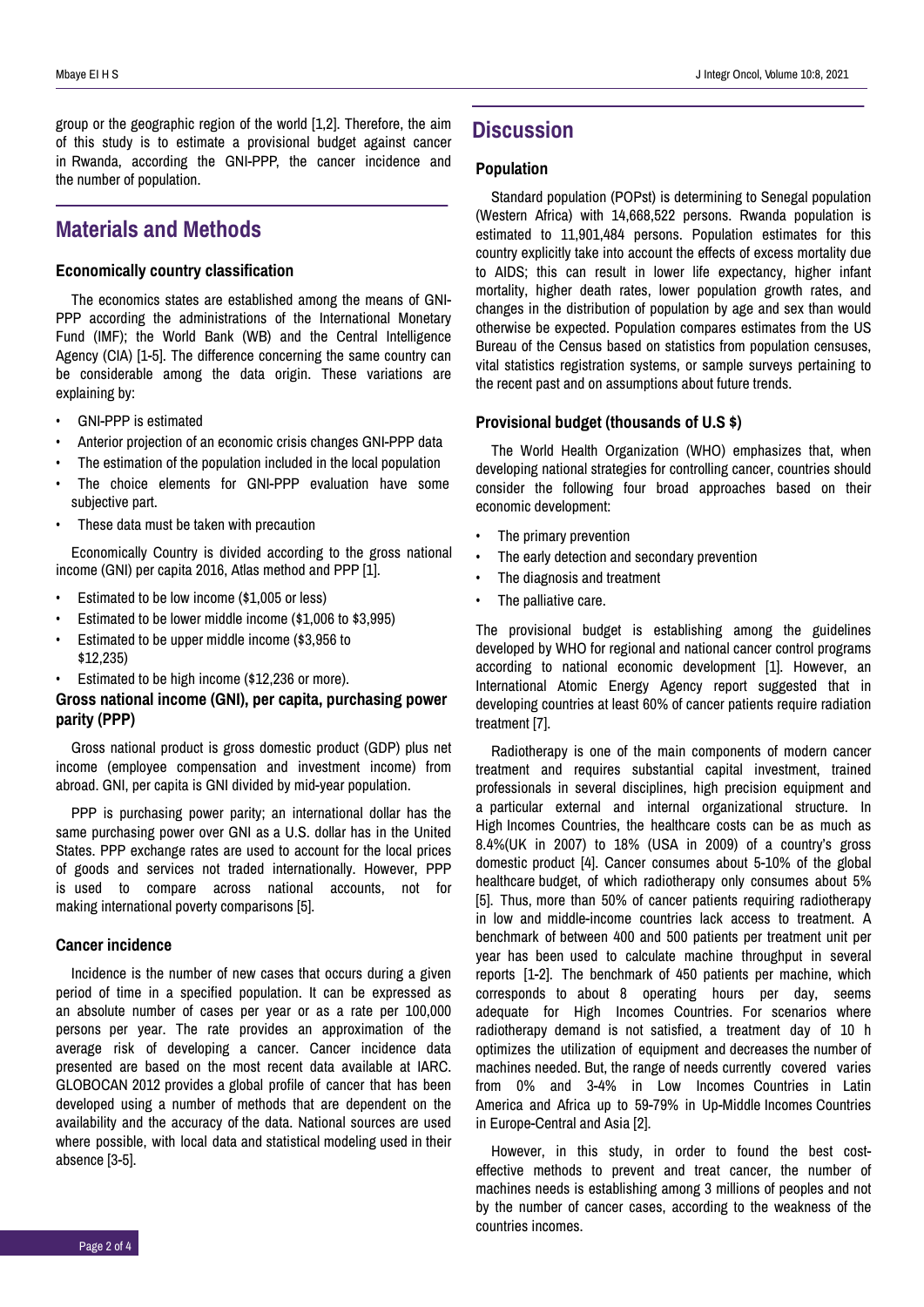### **Standard budget for 5 years (S0)**

Standard budget for 5 years (S0) is estimated using a population of 1,000,000 persons in Senegal (POPst). Senegal has 8361 new cancer cases (CIst) in 2015 [3-5]. With a means GNI-PPPst of US\$ 2,551 referred to the year 2016 (low middle income country), according the administrations of the International Monetary Fund (IMF); the World Bank (WB) and the Central Intelligence Agency (CIA)[3-1]. Estimation budget is taken into account the weakness of the countries incomes.

### **Standardized rapport (R0)**

Standardized rapport (R0), among the GNI-PPP, CI and the number of the population, is calculated. Standardization simplifies comparisons of GNI-PPP and cancer incidence rates among populations [8,9].

R0=GNI-PPPXCI/POP/ GNI-PPPstXCIst /POPst

\*For Radiotherapy equipment, R0=GNI-PPP X POP / GNI-PPPst

X 3 million peoples;

Senegal has installed two new radiotherapy machines in 2017. Radiotherapy equipment is estimated to US\$ 2,500,000.

\*\* For Prevention and screening infrastructure, R0=GNI-PPPX POP / GNI-PPPst X 3 million peoples.

R0=Standardized rapport among the GNI-PPP, CI and the number of the population

GNI-PPPst=Standard Gross National Income Per capita Purchasing Power Parity in Senegal

GNI-PPP=Gross National Income Per capita Purchasing Power Parity of interest

CIst=Standard Cancer Incidence in Senegal

CI=Cancer Incidence of interest

POPst=Standard Population in Senegal

POP=Population of interest (table 1).

| Country | (PPP)      | GNI per capita Purchasing power parity | Populati<br>on | Cancer<br>incidenc<br>е<br>(CI)      |                |       |
|---------|------------|----------------------------------------|----------------|--------------------------------------|----------------|-------|
|         | Ref.       | US\$                                   | Year           | Means of<br><b>GNI-PPP</b><br>(US\$) |                |       |
| Rwanda  | IMF        | 1,891                                  | 2016           | 1,920                                | 11,901,4<br>84 | 9,058 |
|         | WB         | 1.870                                  | 2016           |                                      |                |       |
|         | <b>CIA</b> | 2.000                                  | 2016           |                                      |                |       |

### Where,

IMF=International Monetary Fund; WB=World Bank; CIA=Central Intelligence Agency; GNI=Gross National Income; PPP=Purchasing Power Parity; Ref=Reference.

**Table 1.** GNI-PPP, Cancer incidence (CI) and the number of the population.

| Cancer<br>Control                            | Managem<br>ent                                           | Stand.<br>budget<br>(SO) | Stand.<br>rapport<br>(RO) | Account<br>per (R0) | General<br>POP.<br>budget |
|----------------------------------------------|----------------------------------------------------------|--------------------------|---------------------------|---------------------|---------------------------|
| Cancer<br>primary<br>prevention              | Developme<br>nt of an<br>information<br>system           | 50                       | 1.00497                   | 50.248              | 598.031                   |
|                                              | Against<br><b>Tobacco</b>                                | 250                      | 1.00497                   | 251.242             | 2,990.157                 |
|                                              | Against<br><b>Infections</b>                             | 500                      | 1.00497                   | 502.485             | 5,980.315                 |
|                                              | Against<br>carcinogeni<br>C                              | 125                      | 1.00497                   | 125.621             | 1,495.078                 |
|                                              | substances                                               |                          |                           |                     |                           |
|                                              | Against<br>environme<br>ntal risks                       | 125                      | 1.00497                   | 125.621             | 1,495.078                 |
|                                              | Diet<br><b>or</b><br>nutrition<br>promotion              | 250                      | 1.00497                   | 251.242             | 2,990.157                 |
|                                              | Sport<br>promotion                                       | 200                      | 1.00497                   | 200.994             | 2,392.126                 |
|                                              | Cancer risk<br>factors<br>survey                         | 50                       | 1.00497                   | 50.248              | 598.031                   |
| Cancer<br>early<br>detection                 | Breast<br>cancer<br>screening                            | 150                      | 1.00497                   | 150.745             | 1,794.094                 |
| and<br>secondary<br>prevention.              | Cervical<br>cancer<br>screening                          | 125                      | 1.00497                   | 125.621             | 1,495.078                 |
|                                              | Prostate<br>cancer<br>screening                          | 50                       | 1.00497                   | 50.248              | 598.031                   |
|                                              | Colorectal<br>cancer<br>screening                        | 50                       | 1.00497                   | 50.248              | 598.031                   |
|                                              | Others<br>cancers<br>screening                           | 50                       | 1.00497                   | 50.248              | 598.031                   |
| Cancer<br>institutional<br>reinforcem<br>ent | оf<br>Rise<br>cancer<br>profession<br>al                 | 125                      | 1.00497                   | 125.621             | 1,495.078                 |
|                                              | Developme<br>nt<br>οf<br>cancer<br>research              | 175                      | 1.00497                   | 175.869             | 2,093.110                 |
|                                              | Developme<br>nt<br>οf<br>cancer<br>prevention<br>courses | 100                      | 1.00497                   | 100.497             | 1,196.063                 |
| Cancer<br>diagnosis<br>and<br>treatment      | Assistance<br>for<br>Palliative<br>Care                  | 150                      | 1.00497                   | 150.745             | 1,794.094                 |
|                                              | Chemother<br>ару<br>equipment                            | 100                      | 1.00497                   | 100.497             | 1,196.063                 |
|                                              | Surgical<br>equipment                                    | 175                      | 1.00497                   | 175.869             | 2,093.110                 |